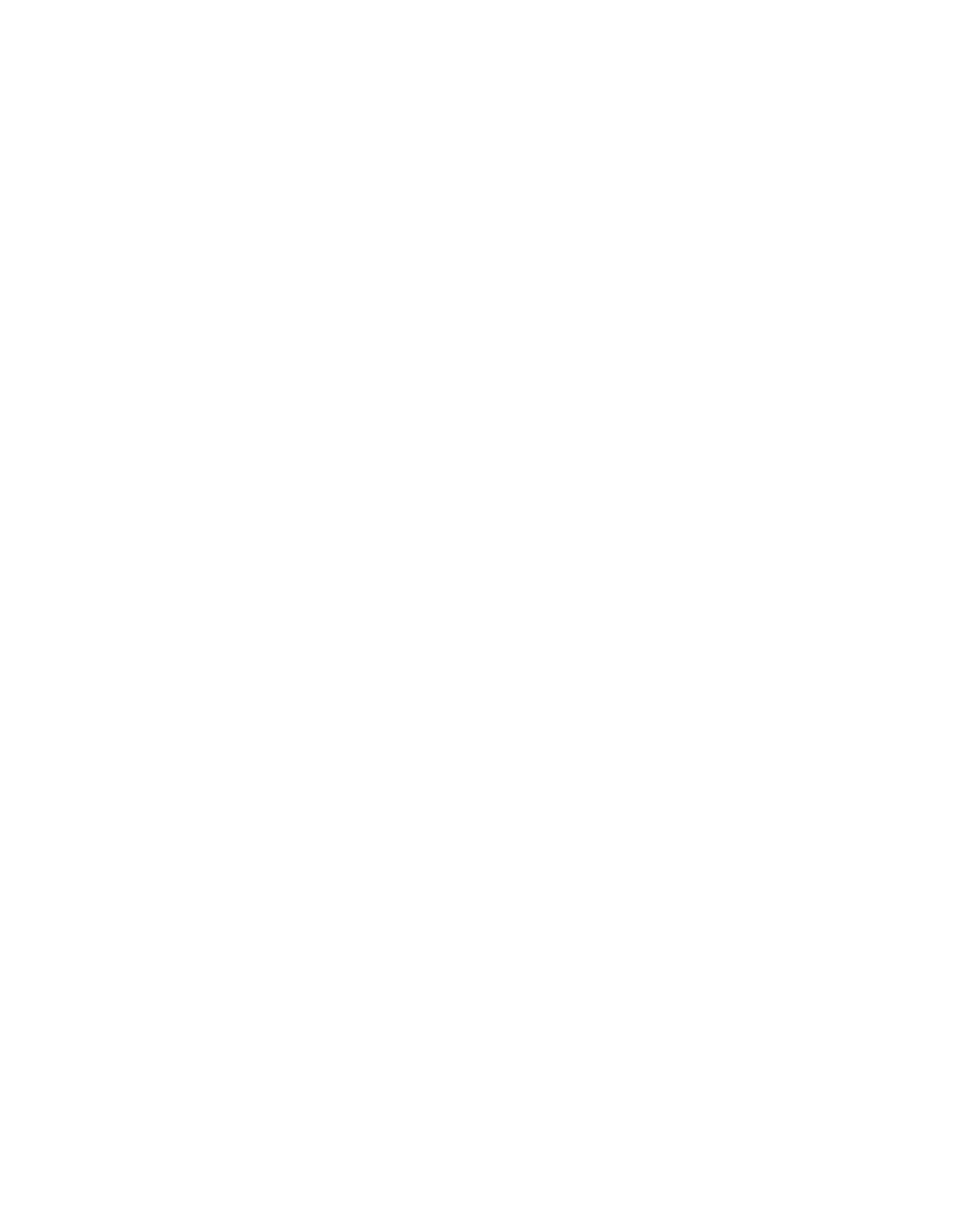#### **1 USE OF THIS PUBLICATION**

This publication serves as a guide that represents the consensus of NEMA member companies and is not intended to override the recommendations of the specific equipment manufacturer. These guidelines provide information on how to evaluate electrical equipment that has been exposed to water through flooding, fire-fighting activities, hurricanes, and other events involving large quantities of water. It is designed for use by suppliers, installers, inspectors, and users of electrical products. Where additional information is required, it is recommended that the specific electrical equipment manufacturers be consulted. Evaluation of electrical equipment should be conducted by qualified personnel.

Electrical equipment exposed to water can be extremely hazardous if reenergized without performing a proper evaluation and taking necessary actions. Reductions in the integrity of electrical equipment due to moisture can affect the ability of the equipment to perform its intended function. Damage to electrical equipment can also result from flood waters contaminated with chemicals, sewage, oil, and other debris, which will affect the integrity and performance of the equipment. Ocean water and salt spray can be particularly damaging due to the corrosive and conductive nature of the saltwater residue.

Distributors of electrical equipment should not supply any inventory that has been subjected to water damage. This can lead to the continued use of damaged equipment, creating a hazard to individuals or property.

#### **2 CONTACT THE MANUFACTURER**

Working knowledge of electrical systems and the equipment in question is required to evaluate damage due to contact with water. The original manufacturer of the equipment should be contacted if any questions arise or specific recommendations are needed. In many cases, a replacement will be necessary.

After consultation with the manufacturer, some larger types of electrical equipment may be reconditioned by properly trained personnel. The potential to recondition the equipment may vary with the nature of the electrical function, the degree of flooding, the age of the equipment, and the length of time the equipment was exposed to water.

Attempts to recondition equipment without consulting the manufacturer can result in additional hazards due to the use of improper cleaning agents, which can further damage the equipment (see *National Electrical Code* [NEC] section 110.11, Informational Note No. 2) or due to improper reconditioning techniques.

NEMA member companies are committed to safety. For specific contacts within these manufacturing firms, call or write:

National Electrical Manufacturers Association 1300 North 17th Street, Suite 900 Rosslyn, Virginia 22209 Telephone: (703) 841-3236 Fax: (703) 841-3336 ATTN: Vince Baclawski email: vin\_baclawski@nema.org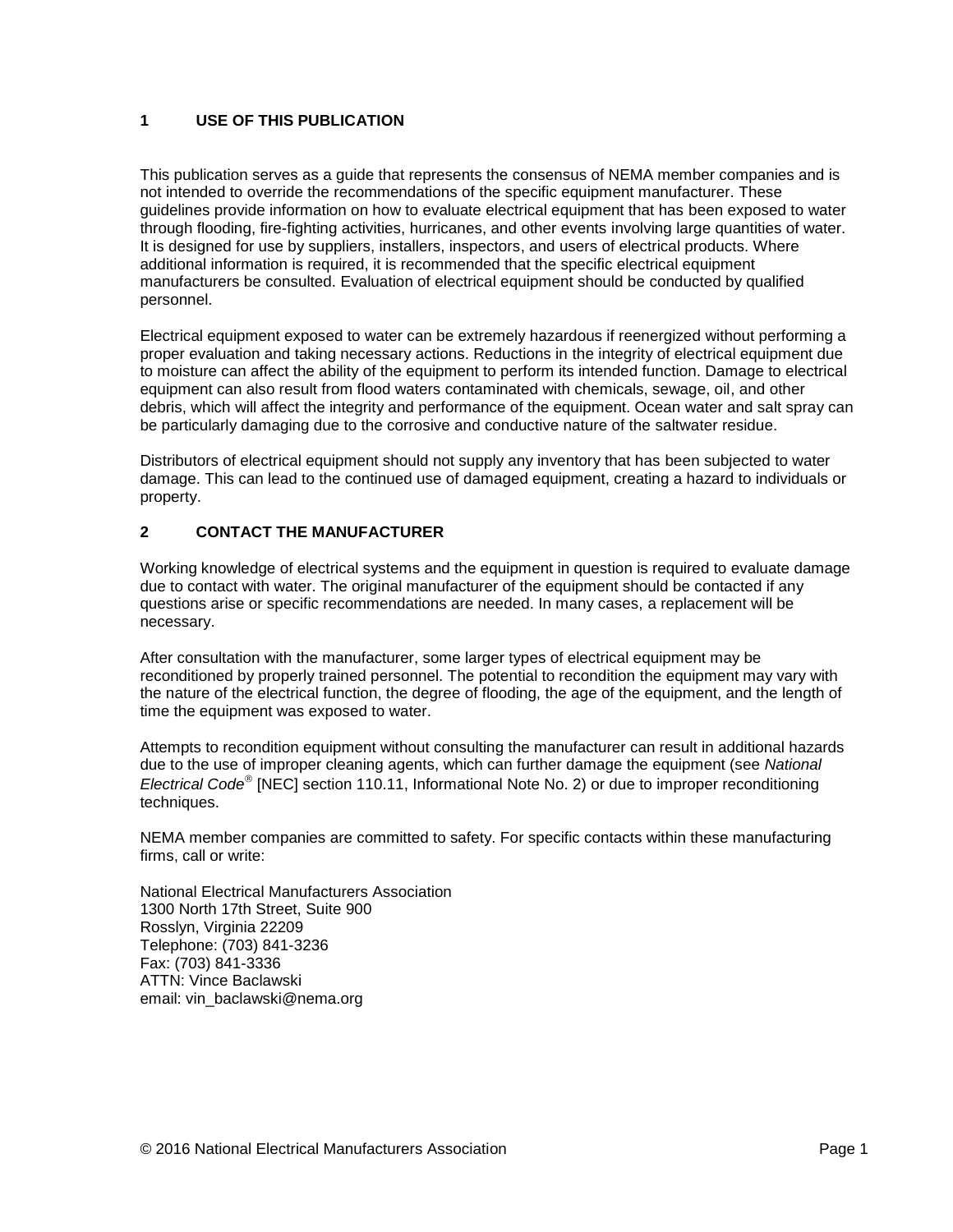#### **3 ELECTRICAL EQUIPMENT REPLACEMENT/RECONDITIONING REQUIREMENTS**

The table shown below provides the requirements and recommendations associated with various categories of electrical equipment that have been subjected to water damage. Where it is shown that the equipment "may be reconditioned," it is critical that the manufacturer of the equipment be contacted for specific guidance.

| <b>Equipment</b> | Replace<br>equipment | May be<br>reconditioned<br>(contact the<br>manufacturer) | Additional standards reference<br>(if available) |
|------------------|----------------------|----------------------------------------------------------|--------------------------------------------------|
|------------------|----------------------|----------------------------------------------------------|--------------------------------------------------|

| Molded-case circuit breakers          | х |   |                                                                                                                                                                                                                 |
|---------------------------------------|---|---|-----------------------------------------------------------------------------------------------------------------------------------------------------------------------------------------------------------------|
| Low-voltage fuses                     | Χ |   |                                                                                                                                                                                                                 |
| <b>Switches</b>                       | X |   | NEMA KS 3-2010 Guidelines for<br>Inspection and Preventive Maintenance of<br>Switches Used in Commercial and<br><b>Industrial Applications</b>                                                                  |
| <b>Busway</b><br>(Mylar wrapped bars) | X |   | NEMA BU 1.1-2000 General Instructions<br>for Handling, Installation, Operation, and                                                                                                                             |
| <b>Busway</b><br>(powder-coated bars) |   | X | Maintenance of Busway Rated 600 Volts<br>or Less, par. 3.4.4, 9.2.4.2                                                                                                                                           |
| Panelboards                           |   | X | NEMA PB 1.1-2013 General Instructions<br>for Proper Installation, Operation, and<br>Maintenance of Panelboards Rated 600<br><i>Volts or Less, par.</i> 10.3, 10.8, 10.8.3,<br>10.8.4.10.9                       |
| Switchboards                          |   | X | NEMA PB 2.1-2013 General Instructions<br>for Proper Handling, Installation,<br>Operation and Maintenance of Deadfront<br>Distribution Switchboards Rated 600 Volts<br>or Less, par. 9.1, 9.8, 9.8.3, 9.8.4, 9.9 |

#### **ELECTRICAL DISTRIBUTION EQUIPMENT (refer to 4.1)**

# **MOTOR CONTROL EQUIPMENT (refer to 4.2)**

| Adjustable speed drives                     | X |   |  |
|---------------------------------------------|---|---|--|
| Components containing<br>semiconductors and | Χ |   |  |
| transistors                                 |   |   |  |
| Electronically controlled and               |   |   |  |
| solid-state contactors and                  | Χ |   |  |
| starters                                    |   |   |  |
| Overload relays                             |   |   |  |
| Manual and magnetic                         |   | Χ |  |
| controllers                                 |   |   |  |
| Motor control centers (see                  |   |   |  |
| 4.2.2)                                      |   | Х |  |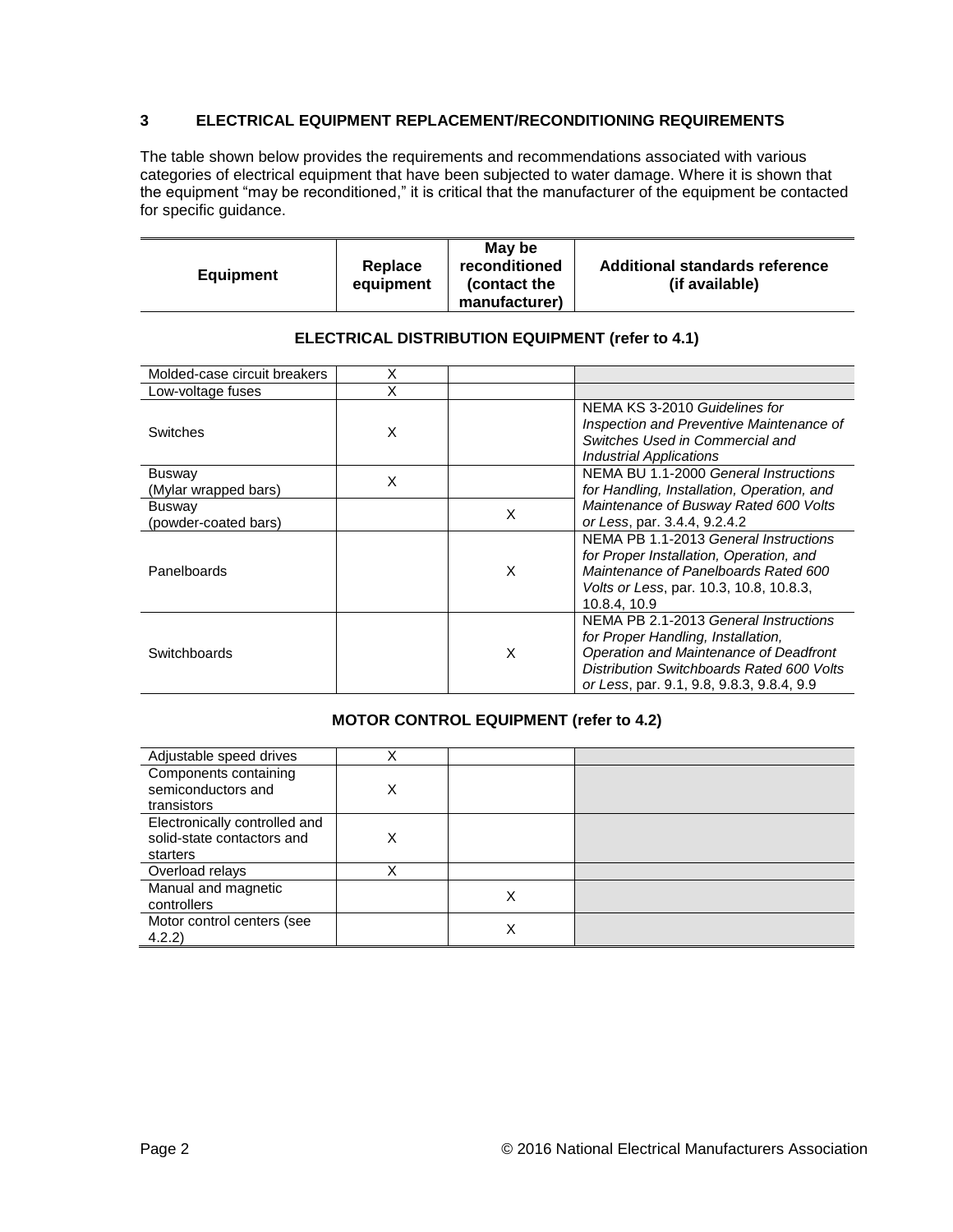|                  |                      | May be                        |                                                  |
|------------------|----------------------|-------------------------------|--------------------------------------------------|
| <b>Equipment</b> | Replace<br>equipment | reconditioned<br>(contact the | Additional standards reference<br>(if available) |
|                  |                      | manufacturer)                 |                                                  |

# **POWER EQUIPMENT (refer to 4.3)**

| Electronic trip units of LV<br>power circuit breakers                                                                                               | X |   |  |
|-----------------------------------------------------------------------------------------------------------------------------------------------------|---|---|--|
| High-voltage circuit breakers<br>(AC)                                                                                                               |   | X |  |
| Low-voltage power circuit<br>breakers                                                                                                               |   | Χ |  |
| Electromechanical protective<br>relays, meters, and current<br>transformers (see section<br>4.11 for devices that contain<br>electronic components) |   | X |  |
| Electronic protective relays,<br>meters, and current<br>transformers (see section<br>4.11)                                                          | X |   |  |
| Low-voltage switchgear                                                                                                                              |   | X |  |
| Medium-voltage switchgear                                                                                                                           |   | X |  |
| Medium-voltage fuses                                                                                                                                | X |   |  |

# **TRANSFORMERS (refer to 4.4)**

| All dry-type transformers<br>regardless of kVA ratings | X                                                                                                  |  |
|--------------------------------------------------------|----------------------------------------------------------------------------------------------------|--|
| All dry-type control circuit<br>transformers           | X                                                                                                  |  |
| Liquid-filled transformers                             | X<br>(Analysis of the<br>insulating medium<br>is required for<br>evaluation of this<br>equipment.) |  |
| Cast-resin transformers                                | X                                                                                                  |  |

# **CONDUIT, TUBING, FITTINGS, OUTLET BOXES, AND JUNCTION BOXES (refer to 4.5)**

| <b>Fittings</b>           | Х | NEMA FB 1-2007(R2010) Fittings, Cast<br>Metal Boxes and Conduit Bodies for<br>Conduit, Electrical Metallic Tubing (EMT)<br>and Cable                                                               |
|---------------------------|---|----------------------------------------------------------------------------------------------------------------------------------------------------------------------------------------------------|
| Outlet and junction boxes | X | NEMA OS 1-2008 (R2010) Sheet-Steel<br>Outlet Boxes, Device Boxes, Covers and<br><b>Box Supports</b><br>NEMA OS 2-2008 Nonmetallic Outlet<br>Boxes, Device Boxes, Covers and Box<br><b>Supports</b> |
| Conduit and tubing        |   |                                                                                                                                                                                                    |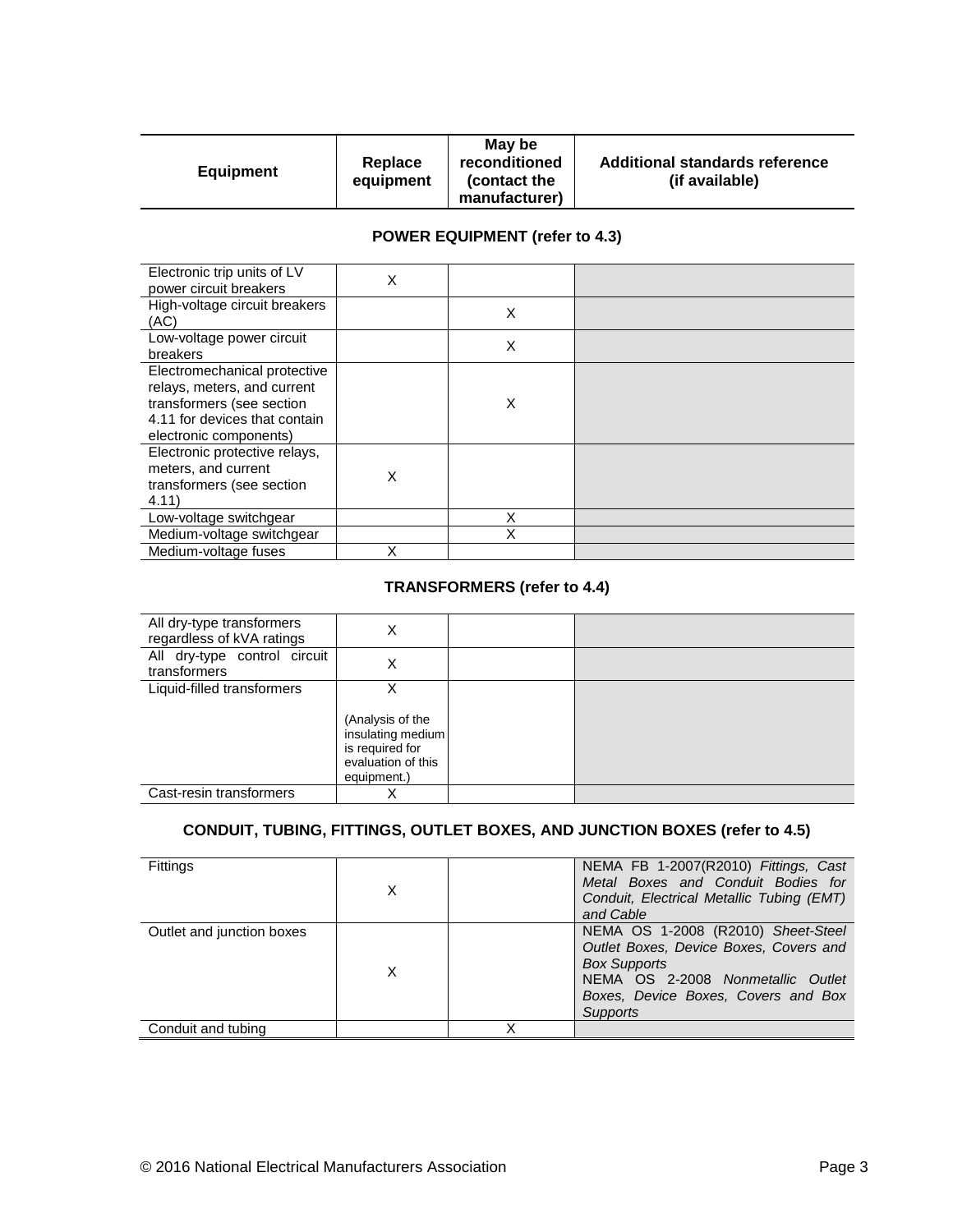| <b>Equipment</b> | Replace<br><b>Equipment</b> | May be<br><b>Reconditioned</b><br>(Contact the<br>manufacturer.) | <b>Additional Standards Reference</b><br>(if available) |
|------------------|-----------------------------|------------------------------------------------------------------|---------------------------------------------------------|
|------------------|-----------------------------|------------------------------------------------------------------|---------------------------------------------------------|

# **WIRE, CABLE, AND FLEXIBLE CORDS (refer to 4.6)**

| Wire or cable listed for dry<br>locations (such as NM-B)                                                       |  |  |
|----------------------------------------------------------------------------------------------------------------|--|--|
| Wire or cable that is suitable<br>for wet locations                                                            |  |  |
| (Provided the ends of the<br>wire or cable have not been<br>exposed to water, and the<br>wire is not damaged.) |  |  |

# **AFCIs, GFCIs, SURGE PROTECTIVE DEVICES AND WIRING DEVICES (refer to 4.7)**

| Arc-fault circuit interrupters<br>(AFCI) and ground-fault<br>circuit interrupters (GFCI)                      | X |  |
|---------------------------------------------------------------------------------------------------------------|---|--|
| Surge-protective devices<br>(transient voltage surge<br>suppressors, surge<br>arresters, lightning arresters) | Χ |  |
| Wiring devices (switches,<br>receptacles, dimmers, etc.)                                                      | х |  |

#### **OTHER DEVICES**

| Batteries (refer to 4.12)                                                           | х |                              |                                                                                                                                                              |
|-------------------------------------------------------------------------------------|---|------------------------------|--------------------------------------------------------------------------------------------------------------------------------------------------------------|
| Cable tray (refer to 4.8)                                                           |   | х                            |                                                                                                                                                              |
|                                                                                     |   | (Replace damaged<br>labels.) |                                                                                                                                                              |
| `Fire pump controllers                                                              | X |                              | NEMA ICS 15-2011 Instructions for the<br>Handling, Installation, Operation, and<br>Maintenance of Electric Fire Pump<br>Controllers Rated Not More Than 600V |
| Luminaires (lighting fixtures),<br>ballasts, and LED drivers<br>(refer to $4.9$ )   | X |                              |                                                                                                                                                              |
| Motors (refer to 4.10)                                                              |   | X                            | ANSI/IEEE 43-2013, A2 and A3,<br>ANSI/EASA AR100                                                                                                             |
| Signaling,<br>protection,<br>and<br>communications<br>systems<br>(refer to $4.11$ ) | X |                              |                                                                                                                                                              |
| Uninterruptible power supply<br>(UPS)                                               | X |                              |                                                                                                                                                              |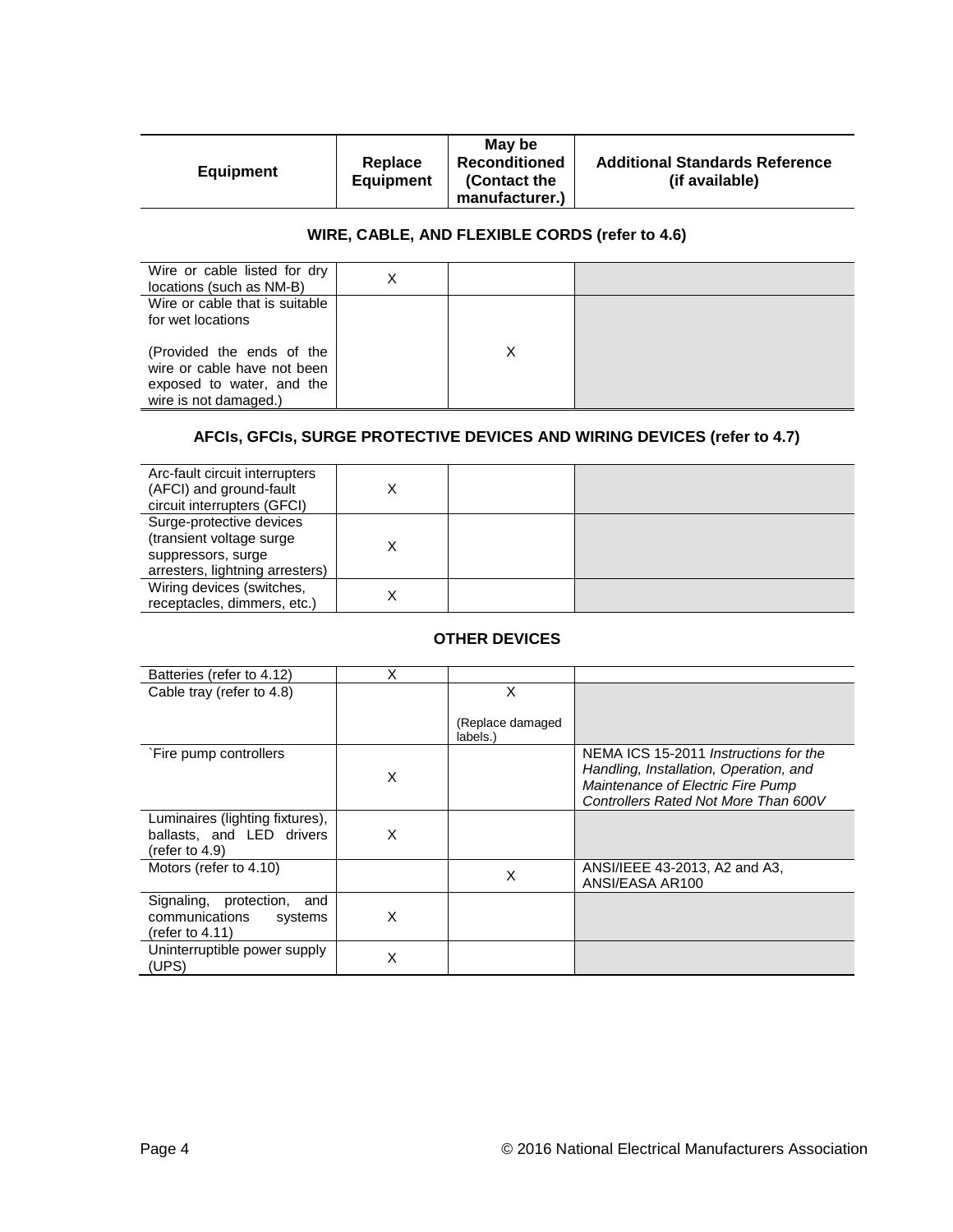# **4 THE HAZARDS ASSOCIATED WITH WATER-DAMAGED ELECTRICAL EQUIPMENT**

#### **4.1 Electrical Distribution Equipment**

Electrical distribution equipment usually involves switches and low-voltage protective components such as molded-case circuit breakers and fuses within assemblies such as enclosures, panelboards, and switchboards. These assemblies can be connected to electrical distribution systems using various wiring methods.

The protective components are critical to the safe operation of distribution circuits. Their ability to protect these circuits is adversely affected by exposure to water and to the minerals, contaminants, and particles, which may be present in the water. In molded-case circuit breakers and switches, such exposure can affect the overall operation of the mechanism through corrosion, through the presence of foreign particles, and through loss of lubrication. The condition of the contacts can be affected, and the dielectric insulation capabilities of internal materials can be reduced. Further, some molded-case circuit breakers are equipped with electronic trip units, and the functioning of these trip units can be impaired. Water may affect the filler material of fuses and will degrade the insulation and interruption capabilities.

Distribution assemblies contain protective components together with the necessary support structures, buswork, wiring, electromechanical, or electronic relays, and meters. Exposure to water can cause corrosion and insulation damage to all of these areas. In the case of exposure of distribution assemblies to water, contact the manufacturer before further action is taken.

#### **4.2 Motor Control Equipment**

Motor circuits include motor control devices such as motor starters and contactors, which—together with overcurrent protection components such as overload relays, circuit breakers, and fuses—are often assembled into motor control panels and motor control centers, as well as individual enclosures. Motor control centers contain both control and protective components, together with support structures, buswork, and wiring.

The protective components are critical to the safe operation of motor circuits, and their ability to protect these circuits is adversely affected by exposure to water and to the minerals, contaminants, and particles that may be present in the water. For molded-case circuit breakers, such exposure can affect the overall operation of the mechanism through corrosion, through the presence of foreign particles, and through loss of lubrication. The condition of the contacts can be affected, and the dielectric insulation capabilities of internal materials can be reduced. Further, some molded-case circuit breakers are equipped with electronic trip units, and the functioning of these trip units can be impaired. Water may affect the filler material of fuses and can degrade the insulation and interruption capabilities.

Corrosion, loss of lubrication, and insulation quality can also be expected in contactors and starters. Solid-state motor controllers, adjustable speed drives and those electromechanical contactors or starters with integral electronic circuitry will be more severely affected by water.

#### **4.2.1 Adjustable Speed Drives**

Adjustable speed drives generally contain electronic components. See section 4.11 for information on equipment with electronic components. For other components of an adjustable speed drive, the ability to refurbish those components will depend on the type of component involved and the extent of the damage. The manufacturer of the drive must be consulted before any attempt to refurbish the equipment.

#### **4.2.2 Motor Control Centers**

Motor control centers contain many different components, including fuses, circuit breakers, controllers, overload relays, and adjustable speed drives, as well as components such as buswork, insulators, and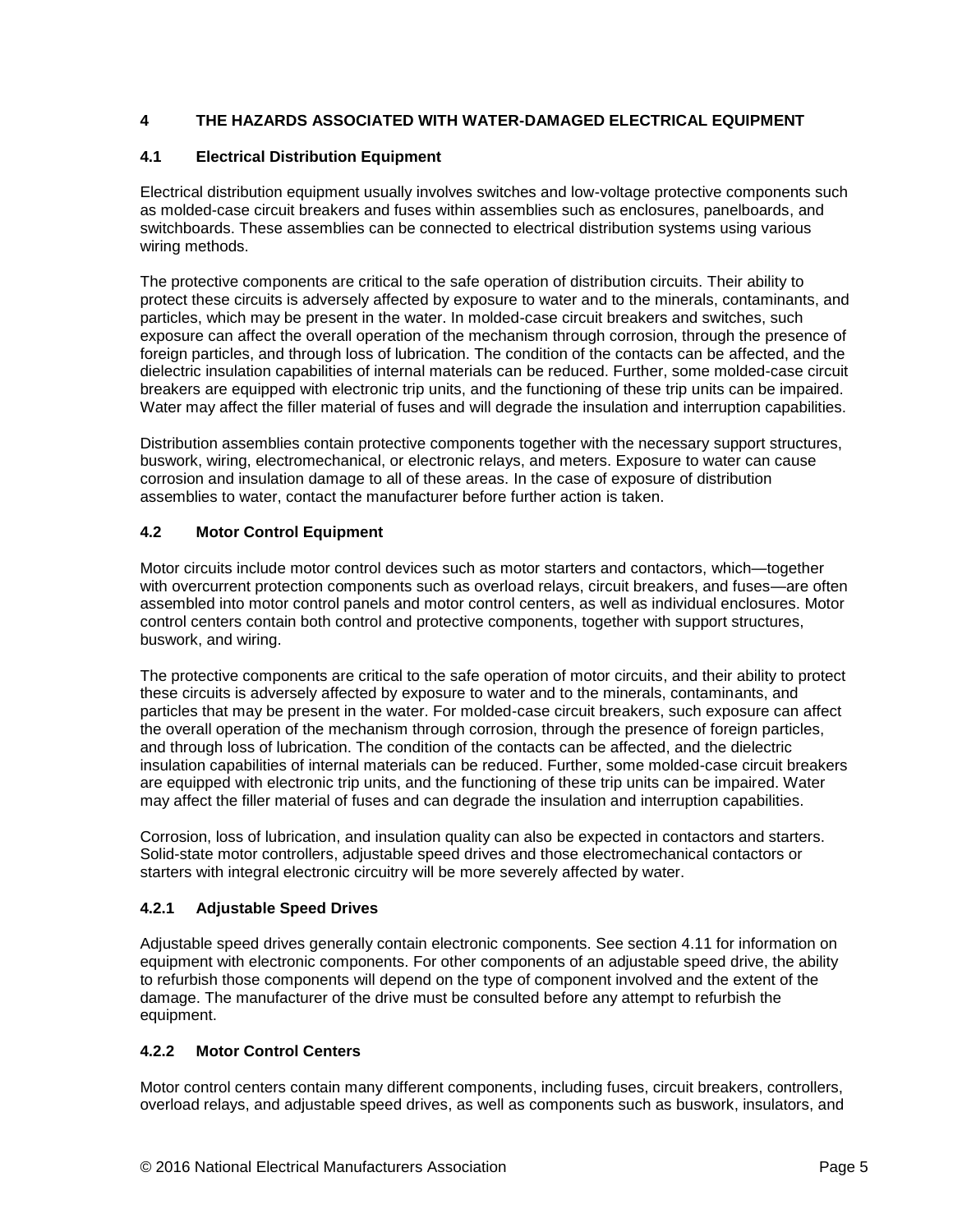enclosures. Many of these components are covered in other parts of this document and should be referenced for additional information on those components.

For the buswork and structural assembly, exposure to water can cause corrosion and insulation damage. For these assemblies, contact the manufacturer before further action is taken.

# **4.3 Power Equipment**

Power equipment involves low-voltage or medium-voltage protective devices within an overall switchgear assembly. The assembly may also contain cabling, buswork with appropriate insulators, current transformers, electromechanical or electronic relays, and metering. Reliable operation of the protective devices is vital to system safety. These devices can be adversely affected by water. In the case of low-voltage power circuit breakers and medium-voltage circuit breakers and switches, the operation of the mechanism can be impaired by corrosion, the presence of particles such as silt, and the removal of lubricants. The dielectric properties of insulation materials and insulators will degrade, and, for air circuit breakers, the condition of the contacts can be affected. Further, low-voltage power circuit breakers usually incorporate electronic trip units; the functioning of these units will be impaired. Similarly, the functionality of electronic protective relays and meters can be impaired. See section 4.11 for additional information on electronic components.

Water may affect the filler material of fuses and will degrade the insulation and interruption capabilities.

Low-voltage power circuit breakers and medium-voltage breakers are designed to be maintainable with the possibility of replacing contacts in air circuit breakers. Therefore, it maybe possible to reuse such circuit breakers, provided the refurbishing is performed in close consultation with the manufacturer. This includes cleaning and drying techniques, lubrication advice, and thorough testing before the reapplication of power. However, discard and replace the electronic trip units of low voltage power circuit breakers, and electronic protective relays and meters in any power equipment.

Replace fusible units of fused equipment. The remainder of the apparatus may be suitable for refurbishing in close consultation with the manufacturer.

In all cases, attention must be paid to the thorough cleaning, drying, and testing of insulators and insulation material.

The power equipment can be expected to contain additional electronic units such as solid-state relays. These units can be vital to the correct functioning of the protective device, and great care is needed in the cleaning and testing of such units. A first recommendation is to return the devices to the manufacturer. If this is not possible, the manufacturer should be consulted on the correct selection of cleaning agents that remove impurities without damaging the conformal coating. The manufacturer shall also be contacted for the specific testing required for sophisticated electronic equipment containing, for example, microprocessors.

The overall power equipment assembly (switchgear) may be able to be reconditioned, provided careful steps are taken in the cleaning, drying, and testing of the equipment before applying power. This requires input and advice from the manufacturer. An area of particular concern is the maintenance of the dielectric properties of insulation. In the field application of medium-voltage equipment, standoff insulators are subjected to a wide variety of high-voltage surges. Such insulators may need replacement.

#### **4.4 Transformers**

Exposure of transformers to water can cause corrosion and insulation damage to the transformer core and winding. The ability of the transformer to perform its intended function in a safe manner can also be impaired by debris and chemicals, which may be deposited inside the transformer during a flood. Water and contaminates will also damage the transformer fluids.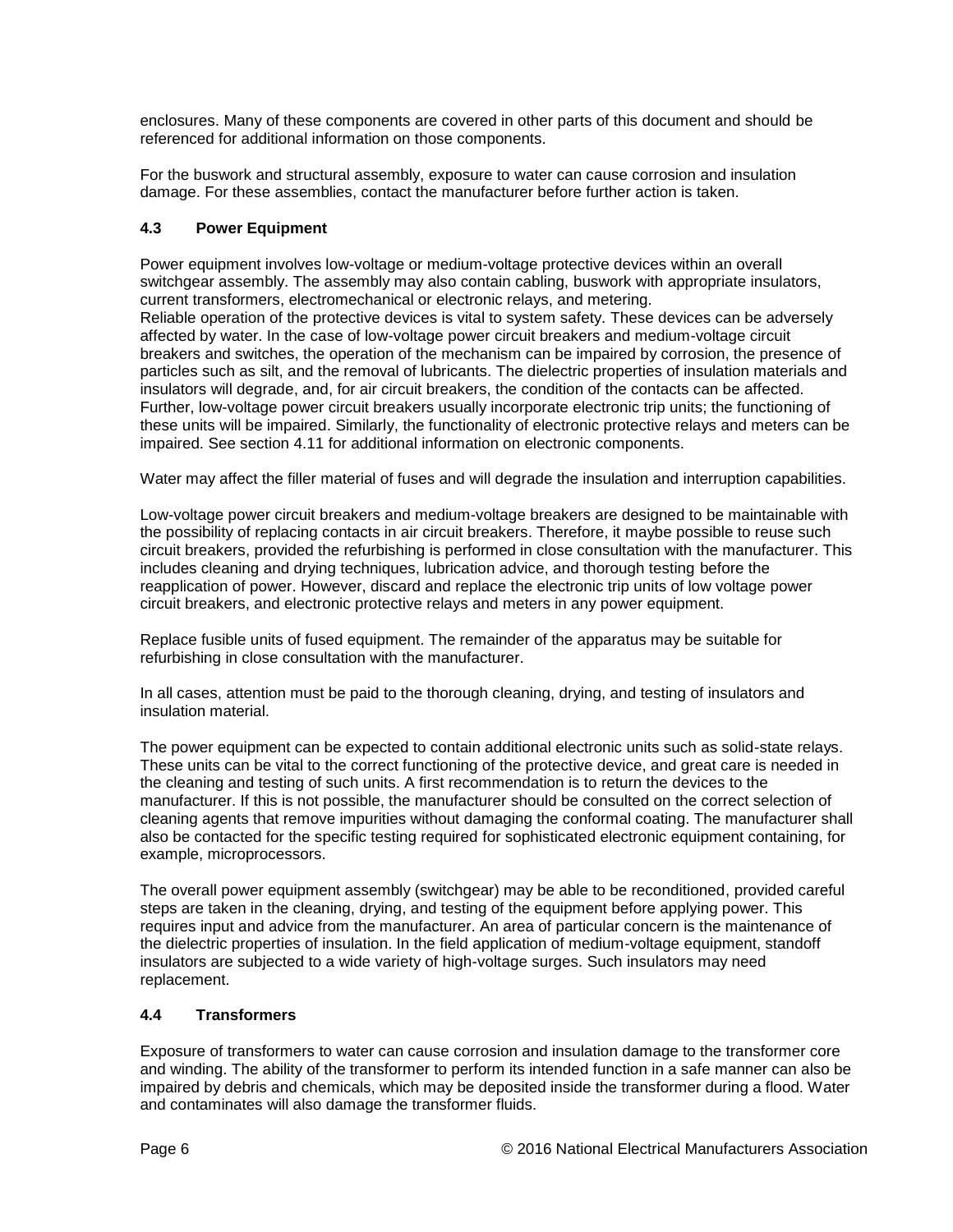# **4.5 Conduit, Tubing, Fittings, Outlet Boxes, and Junction Boxes**

#### **4.5.1 Outlet Boxes and Fittings**

Metallic and nonmetallic outlet boxes and fittings used indoors in dry locations, have not been evaluated for effects of exposure to conditions described in section 1. The presence of known or unknown corrosive agents in flood water, in particular, can affect the physical properties of nonmetallic materials and the required corrosion protection for electrical equipment, according to NEC Section 300.6. Therefore, the replacement of outlet boxes and fittings in accordance with original installation requirements is recommended.

# **4.5.2 Conduit and Tubing**

In the case of flooding, fire-fighting activities, or other instances of unusual water exposure, conduit and tubing must be carefully inspected to determine if the mechanical and electrical integrity of the conduit/tubing system has been compromised. Flood waters, in particular, may be contaminated with oil, chemicals, sewage, and other debris that could enter the conduit/tubing and prevent a clear path for the replacement of conductors or cables. As part of the inspection process, ensure that the interior of the conduit/tubing is clear. Also, contaminants may affect the physical properties of metallic and nonmetallic materials and the corrosion protection for electrical equipment, as required in NEC Section 300.6. Since every situation has unique circumstances, the services of an experienced evaluator should be used. The manufacturer can also be consulted for additional assistance.

#### **4.6 Wire, Cable, and Flexible Cords**

When any wire or cable product is exposed to water, any metallic component (such as the conductor, metallic shield, or armor) is subject to corrosion that can damage the component itself and/or cause termination failures. If water remains in medium-voltage cable, it could accelerate insulation deterioration, causing premature failure. Wire and cable listed for only dry locations may become a shock hazard when energized after being exposed to water.

Any recommendations for reconditioning wire and cable in section 3 are based on the assumption that the water contains no high concentrations of chemicals, oils, etc. If it is suspected that the water has unusual contaminants, such as may be found in some floodwater, the manufacturer should be consulted before any decision is made to continue using any wire or cable products.

#### **4.7 Arc-Fault Circuit Interrupters (AFCIs), Ground-Fault Circuit Interrupters (GFCI), Wiring Devices, and Surge Protective Devices**

Sediments and contaminants contained in water may migrate into the internal components of installed electrical products and remain there even after the products have been dried or washed by the user. These may adversely affect the performance of those products without being readily apparent to the user community. Also, electrical products, such as AFCIs, GFCIs and surge protective devices, contain electronic circuitry and other components, which can be adversely affected by water, resulting in the device becoming non-functional or a hazard to the user. Air drying and washing of water-damaged products of this type should not be attempted.

#### **4.8 Cable Tray**

Carefully inspect the cable tray system to determine if its mechanical and/or electrical integrity has been compromised. Repair or replace any damaged portions according to original installation requirements. Remove all debris from the cable tray. If any labels warning against the use of the cable tray as a walkway have been damaged, obtain new labels from the manufacturer and apply as required.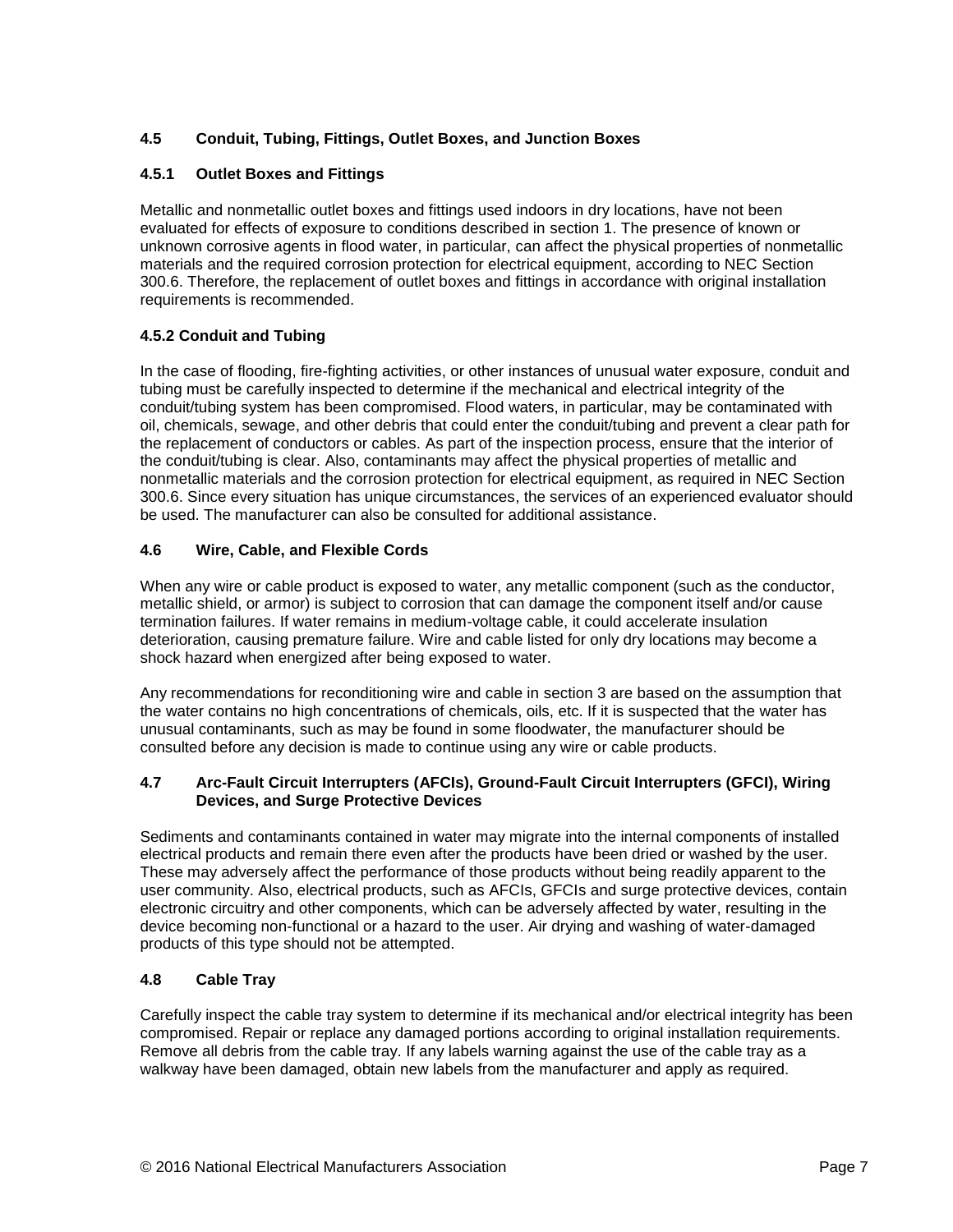### **4.9 Luminaires (Lighting Fixtures), Ballasts and LED Drivers**

Fluorescent, high-intensity discharge, incandescent, and LED luminaires are not intended for submersion in water, except for those that are listed as submersible luminaires. Flooded luminaires and associated equipment may be damaged by corrosive materials, sediment, or other debris in the water. Corrosion of metallic parts and contamination of internal circuitry may prevent the equipment from operating properly.

#### **4.10 Motors**

Motors that have been flooded by water may be subjected to damage by debris or pollutants. This may result in damage to insulation, capacitors, and internal components. Corrosion of metallic parts and contamination of the lubricating means should be evaluated by qualified personnel.

#### **4.11 Electronic Products, Including Signaling, Protection, Communication Systems, and Industrial Controls**

Equipment used in signaling, protection, and communication systems generally contain electronic components, and the exposure of such equipment to water or corrosives can adversely affect the reliability of those systems. Contamination by pollutants or debris in flood waters may cause corrosion of components of the system, shorting or alteration of printed circuits, or alteration of circuit characteristics. Since some of these types of installations are classified as life safety systems, it is important that the reliability of those systems be maintained.

Where such systems are damaged by water, replace components of these systems or return the equipment to the manufacturer for appropriate cleaning, recalibration, and testing. Manufacturers of these systems should be contacted for information on specific equipment.

#### **4.12 Batteries**

When a battery is exposed to moisture, the external metallic components (for example, battery contacts and can) are subject to corrosion and rust. The rate of corrosion damage can be impacted by the type and amount of moisture. For example, salt water may increase the corrosion rate when compared to fresh water. When batteries are exposed to moisture for very long periods of time (for example, months), the battery may rust through allowing the internal active ingredients to be released into the outside environment.

**DISCLAIMER:** The information presented in NEMA standards and guidelines are considered technically sound at the time they are approved for publication. They are not a substitute for a product seller's or user's own judgment on the particular product referenced in the standard or guideline, and NEMA does not undertake to guarantee the performance of any individual manufacturer's products by this standard or guide. Thus, NEMA expressly disclaims any responsibility for damages arising from the use, application, or reliance by others on the information contained in these standards or guidelines.